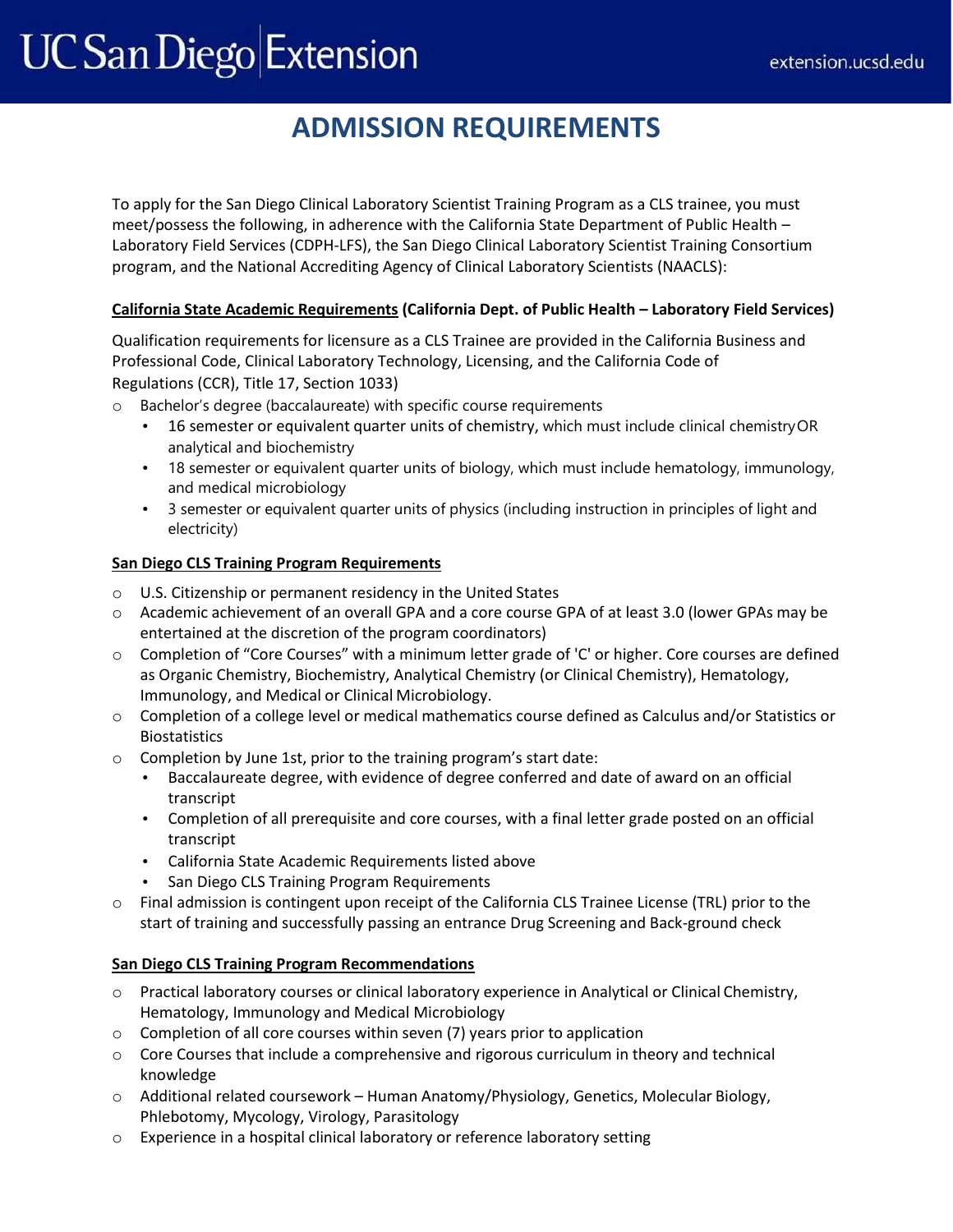#### **For Applicants with Degrees or Courses Completed Outside of the United States**

o Request and submit an official "course-by-course" transcript evaluation to the program –and- to CDPH-LFS (as part of the application for the CLS Trainee License). Acceptable transcript evaluation agencies include NACES and AICE.

Per the CDPH Laboratory Field Services website: https://www.cdph.ca.gov/Programs/OSPHLD/LFS/Pages/CLS-Trainee.aspx

"All non-U.S. transcripts must be evaluated by "Current Members" of the National Association of Credential Evaluation Services (NACES) or "Endorsed Members" of the Association of International [Credential Evaluators, Inc. \(AICE\). This allows LFS to determine if your educat](https://www.cdph.ca.gov/Programs/OSPHLD/LFS/Pages/CLS-Trainee.aspx)ion is equivalent to a U.S. college or university education. The evaluation service will send an ev[aluation of your](http://www.naces.org/members.html)  [educational institution and academic cou](http://www.naces.org/members.html)rses directly to LFS.

[To obtain an application, instructio](http://aice-eval.org/members/)ns, and information, visit them on the web:

- National Association of Credential Evaluation Services (NACES)
- Association of International Credential Evaluators, Inc. (AICE)
- $\circ$  Official academic transcripts from non-U.S. institutions will also be required to be forwarded to CDPH-LFS, but is not re[quired by the San Diego CLS program. Per the CDPH-](http://www.naces.org/members.html)LFS website, "If you are an applicant whose educ[ation and training/experience is from a non-U.S. school, colleg](http://aice-eval.org/members/)e, university, or clinical laboratory, please make sure that your name is printed in English on all your transcripts and supporting documents and that it matches your name on the application."
- o Apply for the Clinical Laboratory Scientist Trainee License; https://www.cdph.ca.gov/Programs/OSPHLD/LFS/Pages/CLS-Trainee.aspx And provide evidence of application for (or receipt of) the Lab Field Services' CLS Trainee License (TRL) as part of the program application.

#### **[Documents Required for the San Diego CLS Training Program Application](https://www.cdph.ca.gov/Programs/OSPHLD/LFS/Pages/CLS-Trainee.aspx)**

- ➢ **Application Form**  completed in full, including the signed Attestation Page (verification of ability to perform essential functions) at the end of the document.
- ➢ **Personal Resume or Curriculum Vitae (C.V.)**
- ➢ **Personal Statement**  Essay describing interest in clinical laboratory science and specifically the San Diego CLS Training Program (1-2 pages)
- ➢ **Unofficial Transcripts**
- ➢ **Only if you are invited to Interview, will you provide Official Transcripts and Letters of Recommentation:**
	- **Official Transcripts** Transcripts must be submitted from each institution that provided prerequisite core coursework and conferring of a degree. Official transcripts must include a signature and/or institutional seal and be U.S. mailed directly by the registrar to the program, without intervention by the applicant. For degrees or courses completed outside of the United States, refer to the section above. Copies of transcripts obtained for personal use or copies sent via email will not be accepted.
	- **Three (3) Letters of Recommendation** Use the official confidential recommendation form of the program. Attached letters are acceptable. Persons listed as recommenders should include:
		- At least one from a core course professor/instructor, if possible. Letters of recommendation from instructors of "on-line" courses are discouraged.
		- At least two from an employer or laboratory supervisor. Recommendations from family members or personal friends are not acceptable.
- $\triangleright$  If applicable: Proof of Enrollment for any prerequisite course that is not complete by the date the application is submitted – please note that all courses must be complete with a letter grade conferred by June 1<sup>st</sup> of the program start year.
- $\triangleright$  For applicants who complete courses outside of the U.S.: A copy of the TRL 'CLS Trainee License' issued by CDPH Laboratory Field Services, or proof of application for the TRL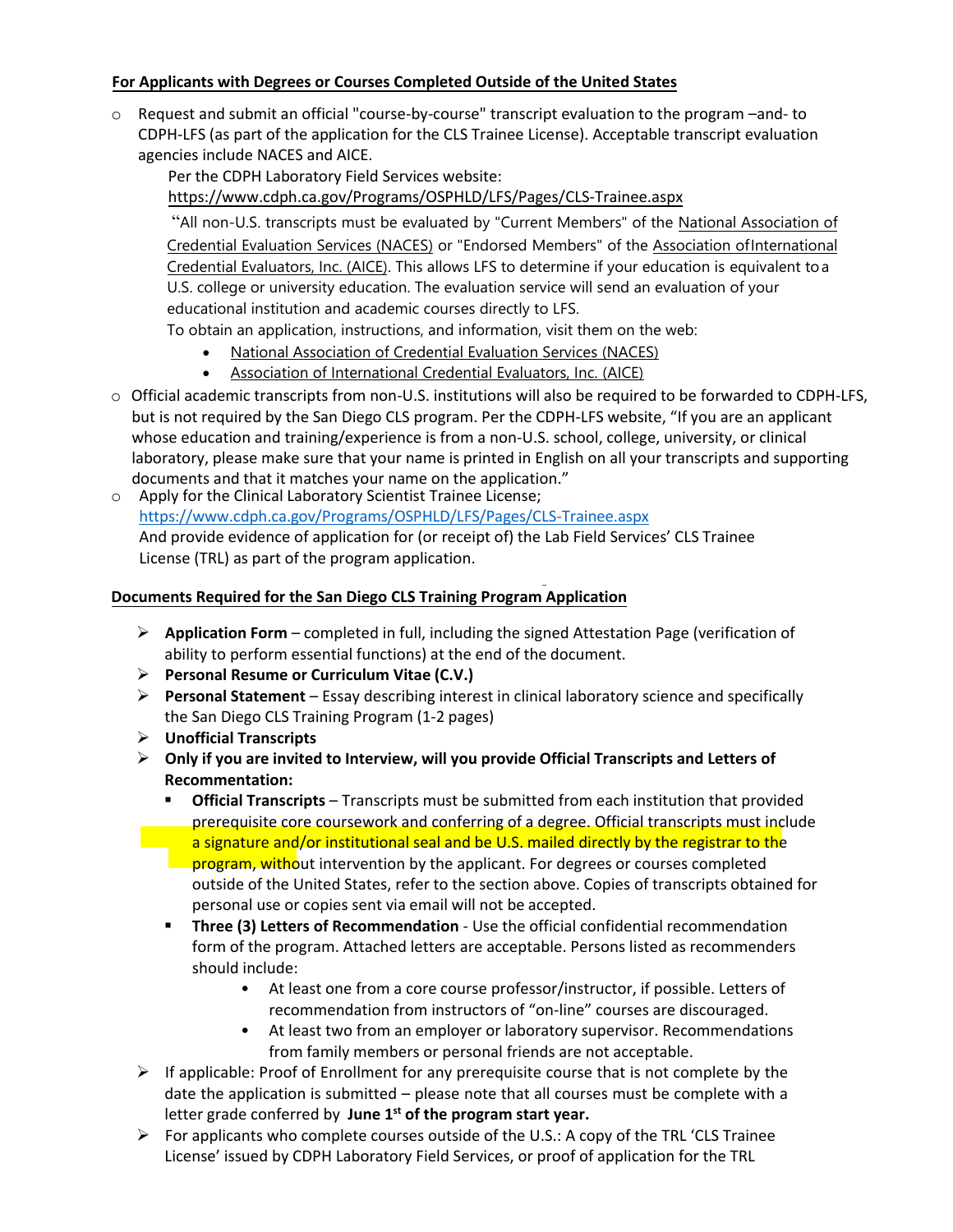- $\triangleright$  All Documents must be submitted by the specified deadlines:
	- ❖ **Postmarked by December 31st - Application Form, Resume/C.V., Personal Statement**
	- ❖ **Postmarked by December 31st - Official Transcripts, Letters of Recommendation, and**
		- **- Proof of Enrollment (including completion dates) for courses in-progress**
		- **- Copy of your TRL 'CLS Trainee License' or evidence of your TRL application (required if coursework was completed outside of the U.S.)**
- o *\*It is the responsibility of the applicant to verify that all required documents are received by the program.* Allow 1 week for program receipt of U.S. mailed documents. When placing inquiries regarding documents received by the program, specify the list of institutions and names of recommenders from which document submissions were requested. Retain personal copies of submitted items, and requests for transcripts and letters of recommendation.
- o Late or incomplete applications will not be considered.

#### **Additional Requirements upon Notification of Admission to the Program**

- $\circ$  Proof of U.S. Citizenship or permanent residency
- o Evidence of application for a California Clinical Laboratory Scientist Trainee License (TRL) issued by the California State Department of Health Services. Approval of the Trainee License is required prior to the start of training, but is not required as part of the application, unless prerequisite courses (listed under the California State Academic Requirements and San Diego CLS Training Program Requirements) were taken outside of the United States. NOTE: The TRL Trainee License paper document is required on the first day of training.
- $\circ$  Health Assessment and/or other miscellaneous documents. Before trainees are allowed to begin the program, documentation of the following must be submitted to the program. Specific instructions will be communicated by the training site coordinators, and may include:
	- Health screening and/or vaccination or documented immune status for hepatitis, mumps, measles, varicella, rubella, Tdap, and Influenza
	- Tuberculosis testing performed within a specified number of months prior to the start date of the program
	- Drug screen performed prior to the program start date (this may be required to be administered by the program's health system facilities). Admission is contingent on a negative result, or a positive result reviewed and cleared by a programofficial.
	- A health assessment physical
	- Evidence of personal health insurance effective through the duration of the program
- o Professional Liability Insurance for the full period of training (1 year)
- o Background Check (conducted by the program) Admission is contingent upon clearance of the background check
- o **NOTE:** The list of items for the health assessment and other requirements is subject to change. It may be the responsibility of the trainees to obtain such items at their **own expense**.

#### **Essential Functions**

(Essential functions are defined as non-academic skills that require proficiency in order to successfully participate in the CLS training program)

- $\circ$  Visual skills (differentiating colors and stained vs unstained materials, distinguishing solution clarity, reading charts/graphs/rulers/scales, reading print on paper and computer screens, locating veins for venipunctures)
- o Manipulative skills (Mobility- Sitting/standing/walking/bending/squatting, reaching, lifting and carrying objects up to 20 lbs. Fine Motor- Operating microscopes and pipettes, using lab